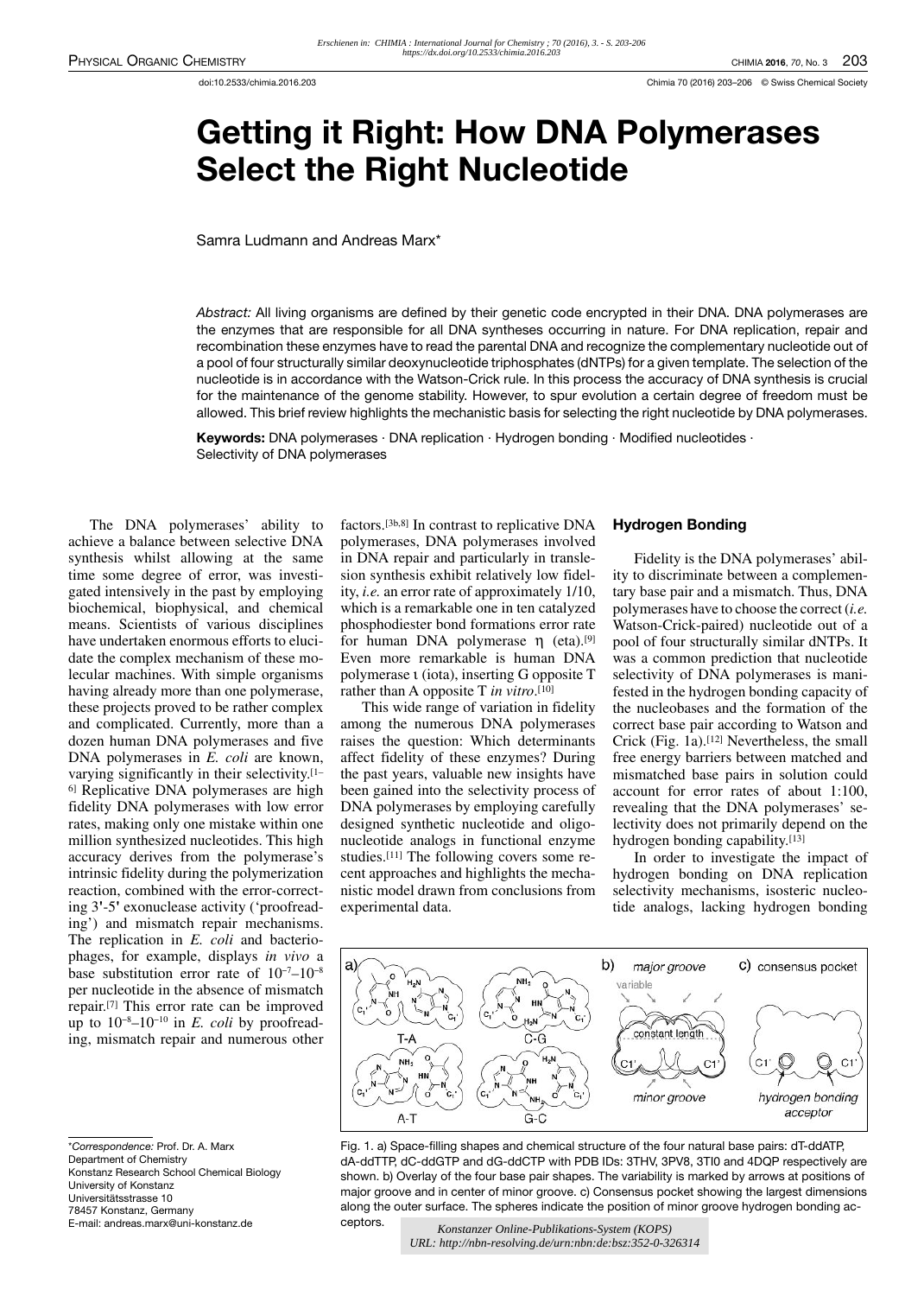capability, were designed. These probes mimic the size and geometry as the natural counterparts. For instance, extensive studies with these probes proved that efficient and selective DNA synthesis is possible, $[1,14]$  revealing at the same time that Watson-Crick hydrogen bonds are not the only important factors assigning selectivity. Important aspects in this context seem to be the exclusion of water from the enzyme's active site, base stacking, solvation, minor groove scanning and steric constraints within the nucleotide binding pocket. These factors suggest a geometric selection of the nucleobase pair with the right shape and size.

### Steric Effects

Based on the studies employing the isosteric probes, Kool postulated the model of 'active site tightness and substrate fit in DNA replication'<sup>[1,4a,14a,15]</sup> emphasizing that especially steric effects explain the highly accurate performance of DNA polymerases. The analysis of crystal structures suggests that the active sites of selective DNA polymerases form tight binding pockets with a geometry which is complementary to the respective incoming canonical dNTP[16] and the respective templating nucleobase.[1a,17] In general, Fig. 1 depicts that the four combinations of Watson-Crick base pairs have only little variation in their overall shape. Their geometric constraints show minor alterations in the minor and major groove, but no variation in the overall length (Fig. 1b).<sup>[4a,18]</sup> In the postulated geometric model, the incoming nucleotide, placed opposite the templating nucleobase, has to fit into the geometric constraints of the consensus base pair shape (Fig. 1c). In case of a mismatched nucleobase pair steric clashes may occur. Thus, either the incoming nucleotide cannot enter the binding pocket or if it partially does, the triphosphate moiety cannot align correctly for efficient phosphodiester bond formation. However, in this scenario it must be considered that the tightness of the active site binding pocket is only defined by the closed conformation of the enzyme. The closure of the active site, a prerequisite for efficient catalysis, might also depend on whether a canonical or non-canonical nucleobase pair is formed and thereby has impact on the outcome.

Further evidence for the steric model was derived from insertion studies opposite an abasic site, which is the most common lesion under physiological conditions. With the hydrolysis of the *N*-glycosidic bond, connecting the sugar moiety and the nucleobase, the genetic information gets lost, leaving an enhanced nucleotide binding pocket behind. The strong preference

for adenosine incorporation opposite an abasic site has been termed the 'A-rule'.[19] Since the Watson-Crick recognition cannot take place in the presence of an abasic site, it is obvious that other properties account for the selectivity. Therefore, superior stacking as well as solvation properties of adenine have been discussed to be the driving force behind the adenine selection<sup>[15,19f,20]</sup> Considering the geometric model asselection criteria opposite abasic sites, a non-natural nucleotide analog, being almost as large as a natural base pair, should show the highest incorporation efficiency. Indeed, Matray and Kool identified the pyrene nucleoside triphosphate (dPTP) as a perfect match in the absence of a templating base (Fig.  $2$ ).<sup>[15]</sup> They could show that the pyrene-modified nucleotide is incorporated by DNA polymerase I from *E. coli* with higher efficiency than any other natural nucleotide, corroborating the steric model for selection of the right nucleotide.



Fig. 2. a) Chemical structures of dPTP and the abasic site analog F. b) Space-filling models of the A-T (top) and the F-P (bottom) base pairs in DNA duplex, illustrating the steric fit of pyrene opposite an abasic site (PDB ID: 1FZS).

## Varied Selectivity among DNA Polymerases: Probing Active Site **Tightness**

DNA polymerase selectivity often varies significantly depending on the DNA polymerase. It is assumed that these different error propensities result from different properties like shape and tightness among the nucleotide binding pockets.[1a] Thus, high-fidelity DNA polymerases are believed to form more rigid binding pockets,

tolerating less geometric deviation, whereas low-fidelity enzymes exhibit more flexibility, resulting in decreased fidelity. To investigate this hypothesis, we developed nucleotide analogs of increasing steric demand[21] by replacing the standard (C)4**'** hydrogen with alkyl groups of increasing size (Fig. 3). Structural and functional studies on DNA polymerases showed that the sugar residues of the nucleotides are part of the substrate recognition process. Experiments on the selectivity, employing the Klenow fragment, which is a highfidelity DNA polymerase, and the probes  $T^{Me}TP$  and  $T^{Et}TP$  showed that with increasing size of the sugar moiety, the tolerance for non-canonical conformations for nascent nucleotide pairs decreases. In consequence, the selectivity of the DNA polymerase reaction increases, which supports the geometric model for achieving DNA polymerase selectivity. Furthermore, the action of the steric probes on the Klenow fragment was compared with their action on archaealY-family DinB homolog (Dbh) of *Sulfolobus solfataricus* as a representative of a low-fidelity DNA polymerase.[22] Indeed, the substitution of a hydrogen atom by a methyl group at the 4**'**-position in the nucleotide analog resulted in a reduction of the maximum nucleotide incorporation rate by about 40-fold and 12-fold for Klenow fragment and Dbh, respectively. In the presence of  $dT<sup>Et</sup>TP$ , the incorporation rate of both enzymes are further twofold reduced. A drastic decline in incorporation rates for both enzymes is observed in case of misincorporation of either TTP or T<sup>Me</sup>TP opposite a templating G. Interestingly, the binding affinity for these nucleotides drops about 16- and fourfold for the Klenow fragment and Dbh, respectively. The varied proficiencies of the two enzymes in processing the steric probes indicate varied flexibility of the enzymes' active sites. These findings again support the model of active site tightness as criteria for varied DNA polymerase selectivity.

Further evidence along these lines came from Kool and colleagues by usage of gradually expanding thymine nucleobase analogs.[17] They increased the size of the base analog incrementally over a 1.0 Å range by the substitution of the oxygen atoms of thymine with H, F, Cl, Br, or I, respectively (Fig. 4). The kinetics with the Klenow fragment illustrated that incorporation efficiency opposite adenine increased throughout the series, reaching a peak at the chlorinated compound. Then efficiency dropped markedly when a steric limit was apparently touched. Importantly, fidelity also followed this trend identifying the dichlorotoluene derivative as the largest analog, which fits into the active site without apparent repulsion. As an example for low-fidelity DNA polymerases Kool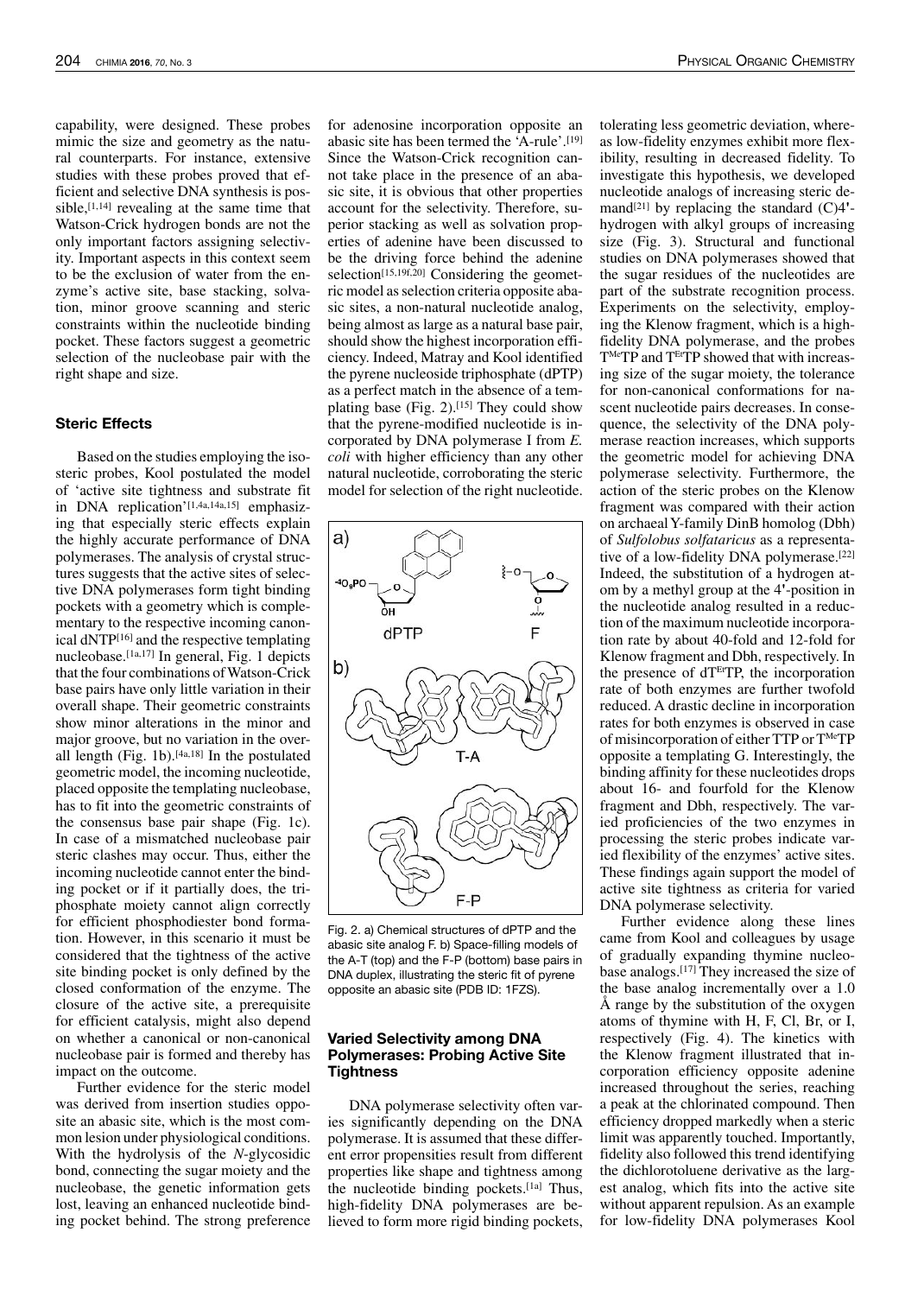

and co-workers investigated the Y-family DNA polymerase Dpo4 towards the acceptance of the five nonpolar thymidine analogs (Fig. 4).[23] At first, Dpo4 followed the same trend as the high-fidelity Klenow fragment, preferring the same size optimum. However, the distinctive difference between these enzymes is manifested by the range of the incorporation efficiencies for the most to the least efficiently processed thymidine analog. While for Dpo4 the variation differs only by 30–35-fold, for the Klenow fragment a 1100-fold difference was observed. These results indicate that Dpo4 has, in comparison to the Klenow fragment, decreased steric constraints in the active site, which indicates a loose active site that can accommodate non-canonical conformations with smaller energetic costs.

In summary, the presented studies highlight that marginal changes of the overall shape and size of the substrate have significant impact on nucleotide selection. Furthermore, these data provide strong experimental evidence that variations of steric constraints within the nucleotide binding pockets of DNA polymerases account for the differences in nucleotide incorporation selectivity.

#### Minor Groove Scanning

In addition to Watson-Crick hydrogen bonds another type of hydrogen bond contributes to DNA polymerase selectivity. The recognition of the minor groove, also known as minor groove scanning, is mediated by hydrogen bonds between the minor groove site of the nucleobases and the enzyme. These H-bonds are not only formed with the newly established base pair in the insertion site, they are also present in the post-insertion site and several positions downstream of the DNA duplex probing correct base pairing.[24] Ternary complexes of DNA polymerases with DNA and dNTP substrate showed that functional groups at the minor groove side of the nucleobases  $(O(2)$  atoms of pyrimidines and  $N(3)$  atoms of purines) specifically interact with the side chains of amino acids in proteins either directly or *via* water molecules.<sup>[16d,24,25]</sup> As all four nucleotides carry these groups donating lone-pair electrons at similar

Fig. 3. Natural thymidine and size-augmented thymidines bearing sugar modifications with gradually increased size.

relative positions from the nucleic acid backbone (Fig. 1c) DNA polymerases can recognize all four bases with the same interaction mechanism.[26] Disruption of the interaction patterns in the minor groove can lead to misalignment of the components involved in catalysis in the active site and therefore hinder insertion of non-canonical nucleotides or elongation of non-canonical primer/template complexes.[27]

The impact of minor groove interactions was investigated by Kool and colleagues using two non-polar nucleoside isosteres of dATP: dZTP is devoid of Watson-Crick hydrogen bonding capability and dQTP, which also lacks the hydrogen bonding capability at the Watson-Crick side but retains the nitrogen  $N(3)$  of adenine as a minor groove acceptor (Fig. 5a). *In vitro* DNA polymerase reactions employing dATP, dZTP, and dQTP or the residues dA, dZ and dQ in the template position, revealed that minor groove interaction show minor impact on the incorporation efficiency by Klenow fragment, T7 DNA polymerase, Taq DNA polymerase and HIV1-RT (viral DNA polymerase).[28,29] However, other polymerases showed improved incorporation efficiencies in presence of a single minor groove interaction at either the template position or the incoming triphosphate or at both positions.[28] Further elongation studies indicated that a hydrogen bond between the primer-terminal nucleobase (position n-1) and the polymerase is essential for the elongation reaction employing Klenow fragment,

KlenTaq and HIV1-RT.[29,30] In contrast, a H-bond acceptor at the n-1 template nucleotide is not markedly promoting the reaction. In the last years, the suitability of dQ and dZ as purine analogs was questioned as their  $C(1)$ -H groups can clash with the N(3)-H of a pairing dT causing a twist of the dT nucleobase by around 25°, as was shown in a ternary structure of RB69 DNA polymerase with a dT-dQTP pair in the insertion site.[25d] Therefore, effects observed with the dZ analog might also result from the different geometry of the base pairs formed and not only from its missing minor groove H-bonding capability.

Next, 3-deazaadenine (3DA) or 3-deazaguanine (3DG) were used to structurally and functionally investigate the role of minor groove H-bonds in DNA synthesis by DNA polymerases (Fig. 5b).<sup>[27,31]</sup> These studies revealed that minor groove hydrogen bonding interactions can be crucial for efficient nucleotide incorporation.[27] However, the interaction patterns differ among DNA polymerases, so that their impact on selectivity has to be regarded individually for each enzyme. Although several minor groove interactions were observed in crystal structures of various DNA polymerases only a few of them have been investigated regarding their relevance on their selectivity profile by mutation studies.[32]

### Nucleobase Stacking

Besides hydrogen bonding between base pairs, base stacking interactions between the extended pi-surface of the nucleobases play an important role in dNTP binding and especially in stabilizing the whole DNA duplex. Stacking interactions could, in principle, enforce the formation of non-canonical nucleobase pairs due to stabilizing complexes between incoming dNTPand primer/template that do not obey the Watson-Crick rule. Thereby, non-ca-



Fig. 4. Structure of nonpolar thymidine analogs having gradually increased size.



Fig. 5. a) Nucleobase analogs of adenine lacking the hydrogen bonds at the Watson-Crick side (Q) and at the minor groove side (Z). b) Watson-Crick base pairs of the nucleobase analogs 3DA and 3DG lacking the minor groove hydrogen acceptor N(3).